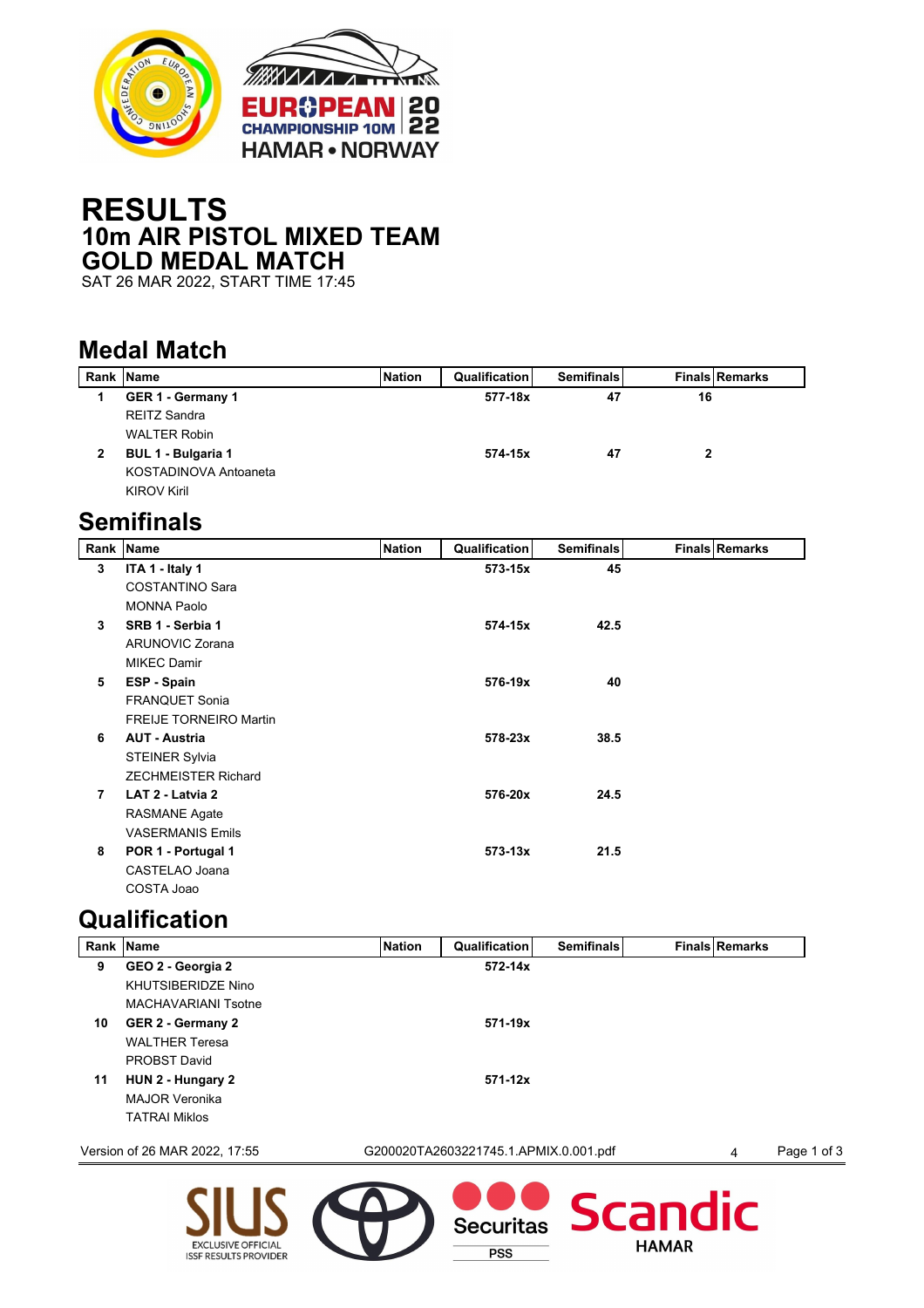|    | Rank Name                    | <b>Nation</b> | Qualification | <b>Semifinals</b> | <b>Finals Remarks</b> |
|----|------------------------------|---------------|---------------|-------------------|-----------------------|
| 12 | TUR 1 - Turkey 1             |               | 571-12x       |                   |                       |
|    | <b>TARHAN Sevval llayda</b>  |               |               |                   |                       |
|    | <b>DIKEC Yusuf</b>           |               |               |                   |                       |
| 13 | TUR 2 - Turkey 2             |               | 571-10x       |                   |                       |
|    | <b>BOZABALI Esra</b>         |               |               |                   |                       |
|    | <b>KELES</b> Ismail          |               |               |                   |                       |
|    |                              |               |               |                   |                       |
| 14 | GEO 1 - Georgia 1            |               | 570-20x       |                   |                       |
|    | <b>KILADZE Lizi</b>          |               |               |                   |                       |
|    | MOSULISHVILI Kako            |               |               |                   |                       |
| 15 | NOR 1 - Norway 1             |               | 570-14x       |                   |                       |
|    | <b>AUNE Ann Helen</b>        |               |               |                   |                       |
|    | AAS Ole-Harald               |               |               |                   |                       |
| 16 | <b>BUL 2 - Bulgaria 2</b>    |               | 569-16x       |                   |                       |
|    | MINCHEVA Miroslava           |               |               |                   |                       |
|    | STAMENOV Kaloyan             |               |               |                   |                       |
| 17 | AZE 2 - Azerbaijan 2         |               | 569-15x       |                   |                       |
|    | NASIROVA Nigar               |               |               |                   |                       |
|    |                              |               |               |                   |                       |
|    | <b>LUNEV Ruslan</b>          |               |               |                   |                       |
| 18 | <b>ARM - Armenia</b>         |               | 568-17x       |                   |                       |
|    | <b>KARAPETYAN Elmira</b>     |               |               |                   |                       |
|    | <b>ARAKELYAN Norayr</b>      |               |               |                   |                       |
| 19 | ITA 2 - Italy 2              |               | $567 - 9x$    |                   |                       |
|    | <b>VARRICCHIO Maria</b>      |               |               |                   |                       |
|    | <b>TORRACCHI Alessio</b>     |               |               |                   |                       |
| 20 | EST 1 - Estonia 1            |               | 566-14x       |                   |                       |
|    | KOVALJOVA Alina              |               |               |                   |                       |
|    | <b>ERK Raul</b>              |               |               |                   |                       |
| 21 | CRO 2 - Croatia 2            |               | 565-15x       |                   |                       |
|    |                              |               |               |                   |                       |
|    | SKELEDZIJA Lana              |               |               |                   |                       |
|    | <b>KACAVENDA Uros</b>        |               |               |                   |                       |
| 22 | CRO 1 - Croatia 1            |               | 565-14x       |                   |                       |
|    | <b>OMAZIC Matea</b>          |               |               |                   |                       |
|    | POSAVEC Zeljko               |               |               |                   |                       |
| 23 | POL - Poland                 |               | 565-6x        |                   |                       |
|    | <b>KROL Natalia</b>          |               |               |                   |                       |
|    | WOJTYNA Szymon               |               |               |                   |                       |
| 24 | SRB 2 - Serbia 2             |               | 564-15x       |                   |                       |
|    | <b>ZARIC Brankica</b>        |               |               |                   |                       |
|    | <b>PETROV Dusko</b>          |               |               |                   |                       |
|    |                              |               |               |                   |                       |
|    | 25 AZE 1 - Azerbaijan 1      |               | 564-11x       |                   |                       |
|    | <b>ABBASLI Nazrin</b>        |               |               |                   |                       |
|    | <b>ASTANOV Elvin</b>         |               |               |                   |                       |
| 26 | HUN 1 - Hungary 1            |               | 561-18x       |                   |                       |
|    | <b>SIKE Renata</b>           |               |               |                   |                       |
|    | JOO Attila                   |               |               |                   |                       |
| 27 | POR 2 - Portugal 2           |               | 561-15x       |                   |                       |
|    | <b>MARRACHO Filipa</b>       |               |               |                   |                       |
|    | CARAPINHA Tiago Miguel       |               |               |                   |                       |
| 28 | <b>SWE - Sweden</b>          |               | 560-11x       |                   |                       |
|    | <b>SORENSSON Vendela</b>     |               |               |                   |                       |
|    |                              |               |               |                   |                       |
|    | JOHANSSON Morgan Gunnar      |               |               |                   |                       |
| 29 | NOR 2 - Norway 2             |               | 559-16x       |                   |                       |
|    | <b>HELTNE Elena Eikevoll</b> |               |               |                   |                       |
|    | <b>HEMBRE Ludvik</b>         |               |               |                   |                       |
| 30 | <b>CZE - Czech Republic</b>  |               | 558-10x       |                   |                       |
|    |                              |               |               |                   |                       |
|    | SCHEJBALOVA Veronika         |               |               |                   |                       |

EXCLUSIVE OFFICIAL<br>ISSF RESULTS PROVIDER

Version of 26 MAR 2022, 17:55 G200020TA2603221745.1.APMIX.0.001.pdf 4 Page 2 of 3

Securitas

**PSS** 

Scandic

**HAMAR**